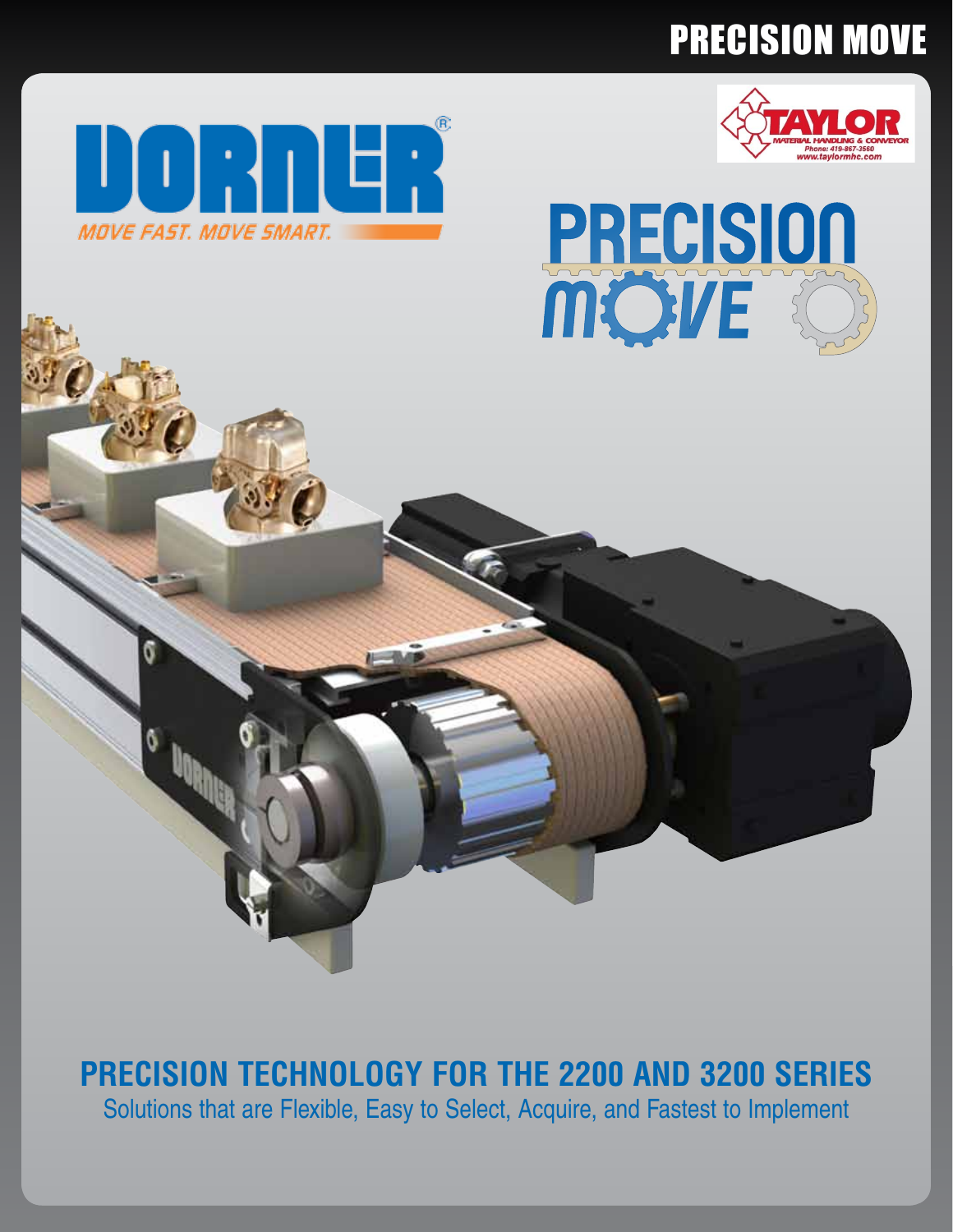

## **Precision Move**

Dorner has engineered precision belt and drive technology into the 2200 and 3200 Series conveyors. This offering is the ideal automation solution for product assembly, manufacturing, and packaging processes that require accurate alignment of time and distance.



### **Features**

- Higher Load Capacity
- 12 Tooth T10 Profile
- Positive Drive No Slip Belting
- Thru Shaft Driven Gang Drives
- Slave Drive Multiple Conveyors
- Compatible with our Standard Drives
- Available with Servo Mounts & Motors

## **Specifications**

- Loads up to 200 lbs
- Belt Speeds up to 370 fpm
- Belts Widths : 1.75" to 24"
- Conveyor Lengths: 1.5' to 30'
- Conveyor Mechanical Accuracy +/- .02"
- Conveyor Package w/Servo Motor Index Accuracy +/- .04"

#### Applications

- Machine Integration
- Robotic Pick-n-Place
- Precision Indexing
- Accurate Part Positioning
- Timed Conveying
- Vision Inspection
- Sheet or Wide Part Handling



### Precision Pockets

- Use Cleats to Create Pockets for Controlled Part Flow
- 3 Cleat Heights Available (20mm, 36mm or 52mm)

## **Drive Multiple Conveyors**

### **Features**

- Exact Speed Match Conveyors
- Create Several Product Lanes
- Parts can be Wider than Conveyor
- Conveyors can be Different Widths & Lengths



**Common Drive (Fixed Width)**

### **Moveable Mid Drive**

- Adjusts for Various Product Widths
- Locates Between Tails
- Frees up Ends of Conveyor

**Gang Drive (Adjustable Width)**

**Note:** Due to the wide variety of conveyor and stand options along with possible configurations, stability of the final setup is the responsibility of the end user.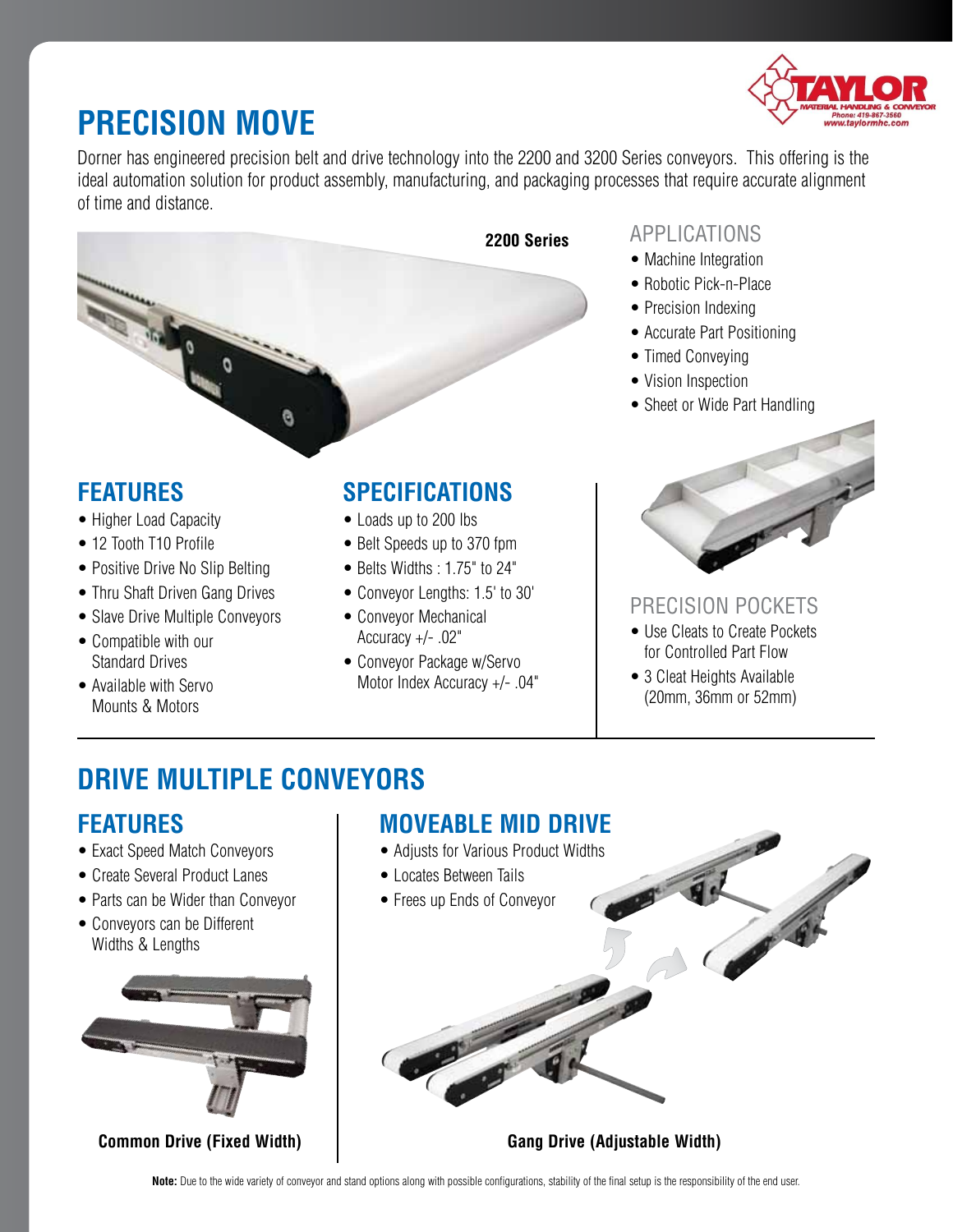## **Timing Belt**



Whether your application is using timing belt technology for a component of a larger system or a complete solution, this offering provides the flexibility needed. Dorner offers a simple yet versatile pallet attachment system, the widest width possible with one belt, the complete integration with servo motors and drives, and package performance specifications.

## **Features**

- Higher Load Capacity
- 21 Tooth H (1/2") Pitch Profile
- Positive Drive No Slip Belting
- Compatible with our Standard Drives
- Available with Servo Mounts & Motors
- 100 Indexes Per Minute Rated

## **Specifications**

- Loads up to 750 lbs
- Belt Speeds up to 517 fpm
- Belts Widths : 3.75" to 18"
- Conveyor Lengths: 2' to 50'
- Conveyor Mechanical Accuracy +/- .01"
- Conveyor Package w/Servo Motor Index Accuracy +/- .02"

**3200 Series**

#### Precision Pockets

- Use Cleats to Create Pockets for Controlled Part Flow
- 3 Cleat Heights Available (1/4", 1/2" or 1")

## **Pallet/Fixture Mounting System**





### **Specifications**

- Minimum spacing  $= 1$ " in length
- Accuracy of spacing  $= +/- 0.005$ "
- Number of inserts across width:  $3.75"$  to  $8"$  wide = 2 inserts 12" to 18" wide  $=$  4 inserts

#### 3 Options Available

- Mounting holes with M5 Inserts
- Pallet mounting bars
- Direct Pallet Mounting